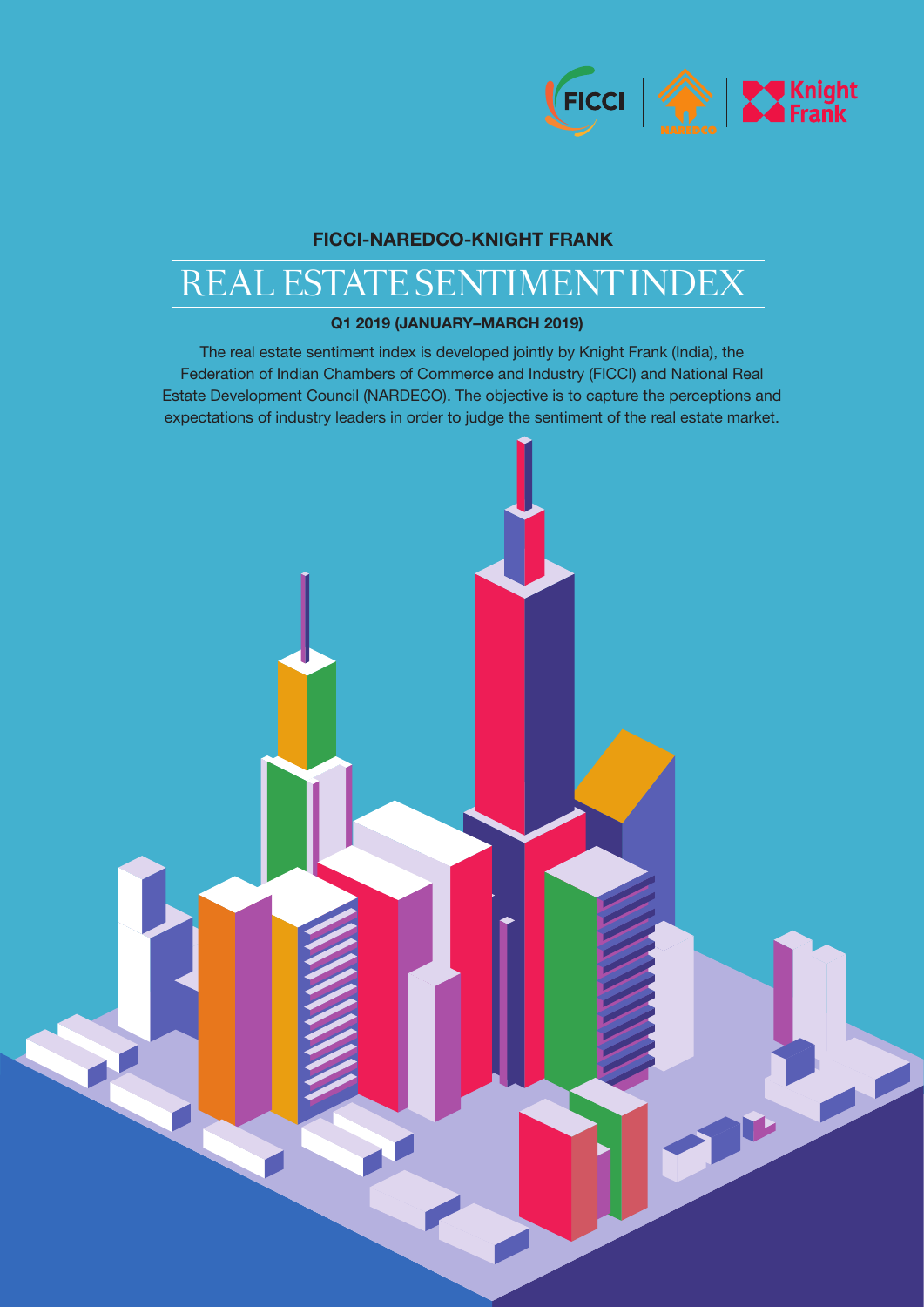#### APPROACH

The real estate sentiment index is based on a quarterly survey of key supply-side stakeholders, which include developers, private equity funds, banks and non-banking financial companies (NBFCs). The survey comprises questions pertaining to the economy, project launches, sales volume, leasing volume, price appreciation and funding. Respondents choose from the following options, for which weights have been assigned: a) Better (100 points) b) Somewhat Better (75 points) c) Same (50 points) d) Somewhat Worse (25 points) and e) Worse (0 points). The index is determined by calculating the weighted average score of the percentage of responses in each of these categories. Hence, a score of 50 represents a neutral view; a

score above 50 demonstrates a positive outlook; and a score below 50 indicates negative sentiment.

In order to present a holistic view of the real estate industry, the report is divided into two sections. Section A comprises two indices: the overall current sentiment index that indicates the respondents' assessment of the present scenario compared to six months prior, and the overall future sentiment index that represents their expectations for the next six months. Section B focuses only on the future sentiments of the stakeholders. This survey was conducted between January–March 2019.

#### SECTION A – OVERALL CURRENT AND FUTURE SENTIMENT SCORE

#### GOVERNMENT INITIATIVES AND REGULATORY CHANGES GIVE A BOOST TO CURRENT AND FUTURE SENTIMENTS



#### FINDINGS

- The current sentiment score has inched 5 points upwards from the preceding quarter and remains in the positive in the first quarter of the new calendar year. The market sentiments that had waned during 2017 with the various structural changes in the real estate sector have bounced back and have been steadily improving.
- Stabilisation of the formation and implementation of the Real Estate (Regulation and Development) Act, 2016 (RERA), exemption of inventory tax from one to two years in the Annual Union Budget of 2019 and the Goods and Services Tax (GST) rate rationalisation have together contributed to boosting the current stakeholder sentiments.

### SECTION B – FUTURE SENTIMENT SCORE

The future sentiment score maintains its positive spell and has come back to 63 points in our survey findings of Q1 2019. The stakeholders are of the opinion that the transparency brought in by the enormous structural reforms have fundamentally changed the dynamics of the real estate sector for the better. The stakeholders are positive of the outcome of the governments' efforts to ease the burden of developers by acknowledging the slowdown in the sector. This has boosted the stakeholder sentiments for the coming six months.

• The rationalisation of the GST rate to 5% for under-construction flats and 1% for the affordable housing sector has also played a significant part in bolstering real estate sentiments for the coming six months.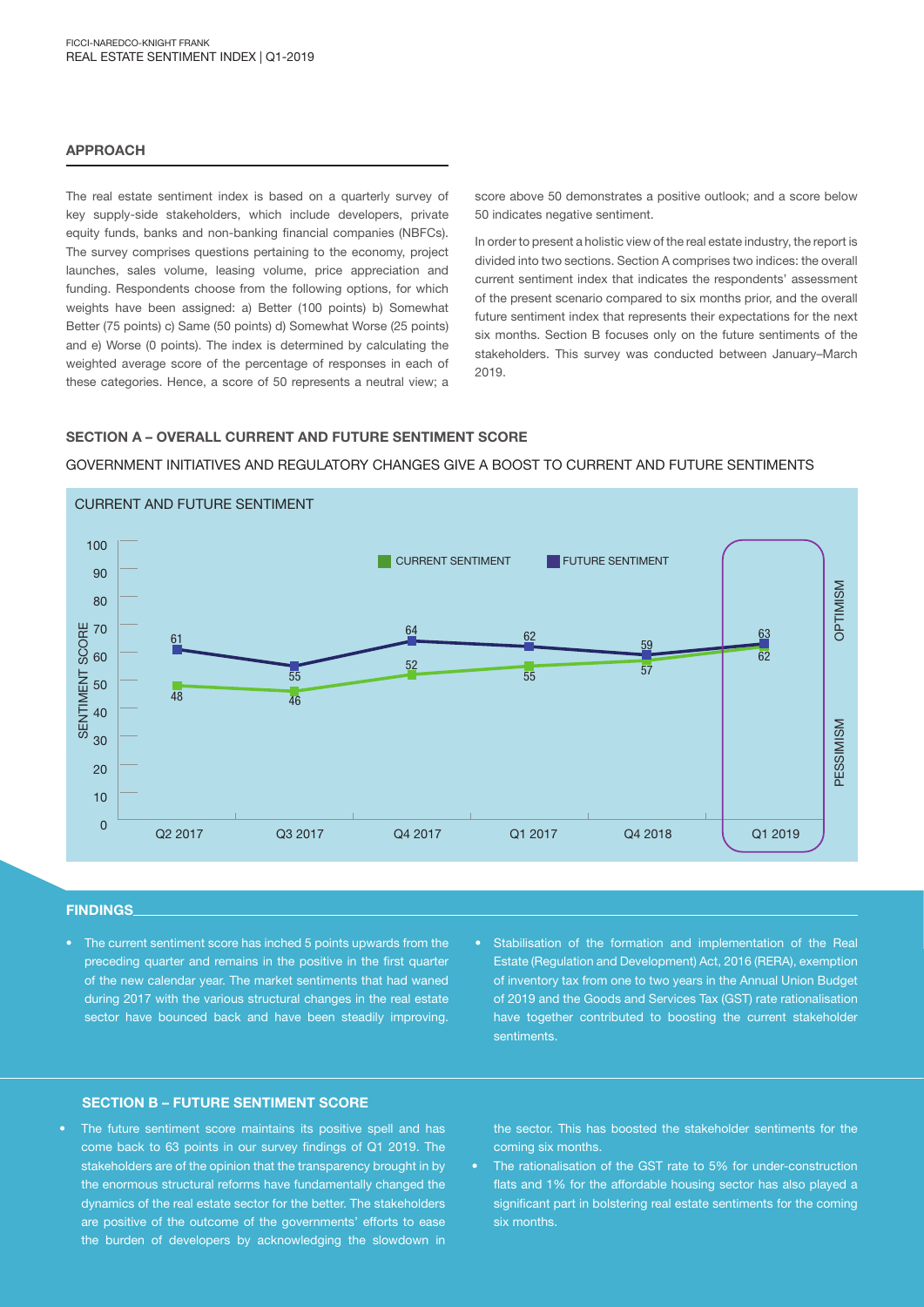

NORTH AND SOUTH REGAIN OPTIMISM DEVELOPERS REGAIN CONFIDENCEIN THE MARKET SCORE>50: Optimism SCORE=50: Same/Neutral

### Q3 2017 Q4 2017 Q1 2018 Q4 2018 Q1 2019

SCORE>50: Optimism SCORE=50: Same/Neutral SCORE<50: Pessimism

SCORE<50: Pessimism

#### FINDINGS

#### FINDINGS

### FINDINGS

- The future sentiment score for north has regained optimisms and is in the positive in Q1 2019 after going in the red in the preceding quarter.
- The stakeholders opine that though the market is reeling under inventory pressures and low buyer confidence, what brings respite to the matter is that now all developers have aligned their business with RERA and GST, which is leading to the rapid consolidation and filtering of the market in Gurugram in Haryana and Noida and Greater Noida in Uttar Pradesh, which form the major portion of the real estate chunk of the National Capital Region.
- Stakeholders from south, east and west zones have always remained in the optimistic zone for the past many quarters and continue their momentum in the first quarter of 2019 as well.

#### APPROACH ZONAL SENTIMENT SCORE STAKEHOLDER SENTIMENT SCORE SENTIMENT SCORE

- With the various steps taken to boost the residential real estate by the government and the banking regulator, majority of the stakeholders have expressed optimism and expect the policy interventions to positively translate in the new residential launches and sales in the coming six months.
- While 87% of the stakeholders have opined that, the sector will see new launches in the coming six months, a substantial 85% of them have opined that the filtering in the sector with respect to the organised and unorganised developers will positively translate into demand in the coming six months.
- The recent reduction in repo rate by another 25 basis points by the Reserve Bank of India is seen as a welcome move in this regard. Stakeholders believe that the reduction in rate is a well awaited stimuli to boost sales and ease liquidity for the real estate sector. It needs to be noted that this recent reduction in policy rates is the second consecutive rate cut by the banking regulator and the repo rate now stands at 6%.
- Riding on the positive sentiments, the future sentiments regards the price appreciation have also showed some positivity in Q1 2019. Improving from the preceding quarter, majority of the stakeholders have opined that the residential prices will either remain in the current range or may even inch upwards in the coming six months.

- **ECONOMY** Q3 2017 Q4 2017 Q1 2018 Q4 2018 Q1 2019 13% 35% 52% 23% 36% 41% 19% 30% 51% 6% 42% <del>₹</del> 52% 10% 30% 60%
- The real estate industry's sentiments regarding the economy has moved up significantly in Q1 2019. 60% of the stakeholders are of the opinion that the overall economic scenario of the country will improve in the coming six months. Even though the RBI and other rating agencies have been conservative regarding India's GDP growth for the next fiscal, the market looks positive in the short term.
- The stakeholder sentiments regarding the funding scenario remains upbeat in Q1 2019. Though investors, private equity (PE) funds and housing finance companies (HFCs) today are exercising caution in lending to the real estate sector due to the NBFC crisis and developer defaults, majority of the stakeholders have maintained a positive outlook for the funding scenario in the coming six months.



- The sentiment score of the developers regards the real estate scenario for the coming six months has significantly inched upwards in Q1 2019. Over the past quarter the real estate sector has witnessed changes like the implementation of the new GST structure, exemption from paying notional rent and the incentivised push to affordable housing that has helped in positively impacting the market sentiments.
- Coupled with this, the stakeholders see the reduced repo as a positive move by the banking regulator, which will provide the developers with the much-needed funds to execute their projects and give a boost to sales by attracting the fence sitting buyers.
- Sentiments of the financial institutions for the real estate scenario for the coming six months has remained somewhat steady in Q1 2019 and is in line with the preceding quarters.





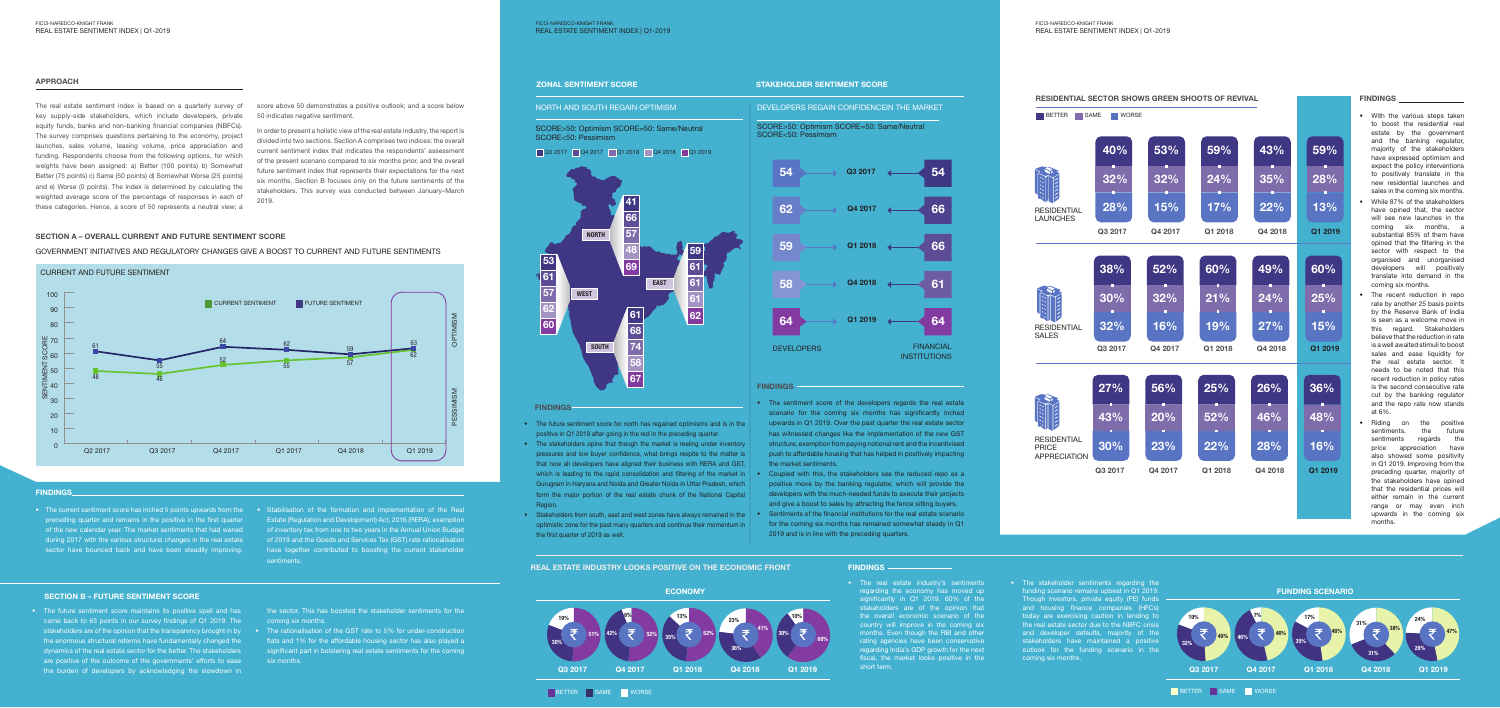#### OFFICE MARKET HOLDS STEADY



#### FINDINGS

- New office supply is expected to largely remain the same but will not get depressed, in the coming six months. 58% of the respondents believe that the coming six months will see an improvement in the new office supply in key office markets.
- The future sentiment score regards the leasing activity, remains stable in Q1 2019. Majority of the stakeholders opine that leasing activity will remain steady in the coming six months with majority

of the corporates deferring their expansion plans due to limited quality supply in the market.

• Stakeholder outlook with regards future rental appreciation remains upbeat in Q1 2019 with 56% of the stakeholders expecting rents to increase in quality office space in key locations due to limited options.